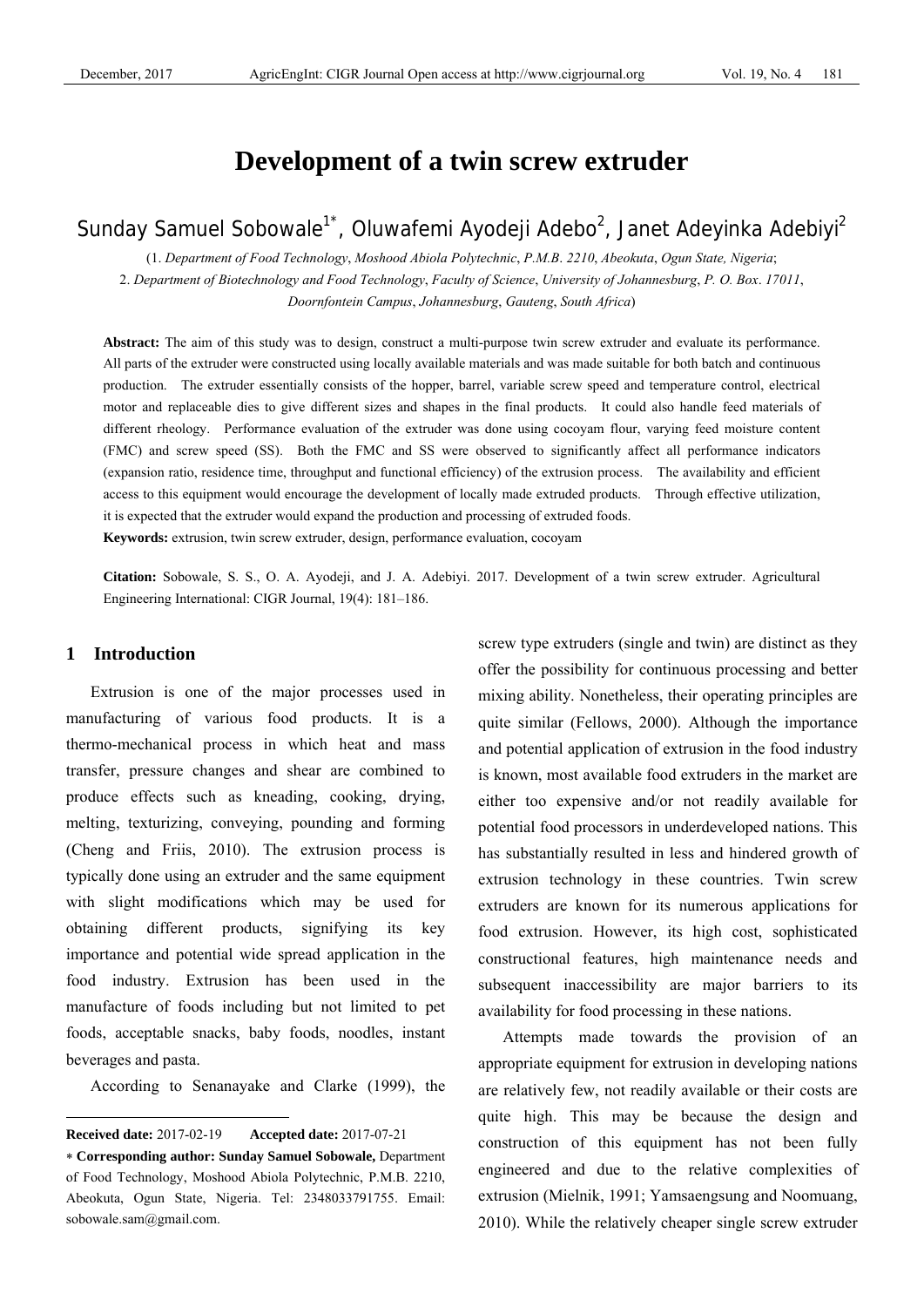could be applicable in developing nations, it lacks certain technical requirements including the capacity to handle various feed types (oily, sticky, viscous or wet materials). To thus address this prevailing challenge, this study was aimed at designing and constructing a twin-screw extruder that would facilitate the production of acceptable extruded foods in less developed and developing nations.

Cocoyam flour was particularly selected for the testing and evaluating the equipment. This was towards improving the utilization of the crop, and positioning it as a potential source for extruded food products. Additionally, it is one of the most common crop in West Africa, with Nigeria being the largest exporter of the produce (FAOSTAT, 2016).

### **2 Materials and methods**

This section describes the materials used, the methods applied, calculations used and factors considered in developing the twin screw extruder.

## **2.1 Design consideration**

The extruder designed in this study was guided by challenges associated with the construction of a twin screw extruder reported by Senanayake and Clarke (1999) and Yamsaengsung and Noomuang (2010). Other pertinent considerations were basic engineering principles, innovation and possible constraints. Hence, factors that governed the design and subsequent selection of materials for the extruder were (i) variable screw speed, (ii) incorporation of various dies, (iii) adjustable barrel temperature, (iv) hygiene, (v) ease of cleaning, (vi) low labor and maintenance cost, (vi) availability of raw materials for construction, (vii) safety, (viii) costs, (ix) ease of automation, (x) thermal compatibility, (xi) simplicity of fabrication and dismantling, (xii) resistance to corrosion, rust and wear, (xi) rigidity, strength and reliability.

## **2.2 Design calculations**

Sequel to design computations for extruders and machines provided in the literature (Senanayake and Clarke, 1999; Harold et al., 2005; Khurmi and Gupta, 2005; Singh and Heldman, 2008; Sobowale et al., 2016a; Sobowale et al., 2016b), Equations (1)-(16) were used to compute the parameters for the components of the twin screw extruder.

$$
L_b = \frac{L}{D} \times d \tag{1}
$$

$$
Y_{\text{max}} = P_o b^3 / 192EI \tag{2}
$$

$$
P_t = P_s + V_d \Delta P \tag{3}
$$

$$
N_p = \frac{P_s}{\rho N^3 D^4 L} \tag{4}
$$

$$
N_r = \frac{D_2}{D_1} \tag{5}
$$

$$
N_1 D_1 = N_2 D_2 \tag{6}
$$

$$
B_l = \pi D_2 N_2 \tag{7}
$$

$$
\varepsilon = 10D / 100 \tag{8}
$$

$$
\delta_f = 0.1 - 0.3 D_b / 100 \tag{9}
$$

$$
\theta_s = \theta_b + 2.8^{\circ} \tag{10}
$$

$$
W_s = W_b - 0.003 \, \text{mm} \tag{11}
$$

$$
W_p = M_p \tag{12}
$$

$$
V = \pi \Delta r^2 h \tag{13}
$$

$$
D_s = \sqrt[3]{16T / \pi r} \tag{14}
$$

$$
D_b = \sqrt{\frac{m}{2.3NH_m G}}\tag{15}
$$

$$
C_{req} = f_d F_{ax} \left[ \frac{60 L_f N}{10^6} \right]^{3/10} \tag{16}
$$

where,  $L_b$  is the length of barrel (mm);  $L$  is screw length (mm); *D* is the screw diameter (mm);  $Y_{\text{max}}$  is the beam height (mm);  $P<sub>o</sub>$  is the initial pitch circle diameter (mm);  *is the beam thickness (mm);*  $*E*$  *is the flight width (mm); I* is the beam face length (mm);  $P_t$  is the total power consumption (kW);  $P_s$  is the portion of the power consumption for viscous dissipation associated with shear of the feed (kW);  $V_d$  is the speed diameter (mm);  $\Delta P$  is the pressure difference (N mm<sup>-2</sup>);  $N_p$  is the screw power number (rpm);  $\rho$  is the extrudate density (kg/m<sup>3</sup>); *N* is the screw speed (rpm);  $N_r$  is the speed ratio (rpm);  $D_2$  is the diameter of the driven pulley (mm);  $D_1$  is the diameter of the driving pulley (mm);  $N_1$  is the speed of the driving pulley (rpm);  $N_2$  is the speed of the driven pulley (rpm), *B*<sub>1</sub> is the barrel length (mm); *ε* is the flight width (%);  $\delta_f$  is the radial flight clearance  $(\%)$ ;  $D_b$  is the inside diameter of the extruder barrel (mm);  $\theta_s$  is the helix angle at the root of the screw (degree  $(^{\circ})$ );  $\theta_b$  is the helix angle at the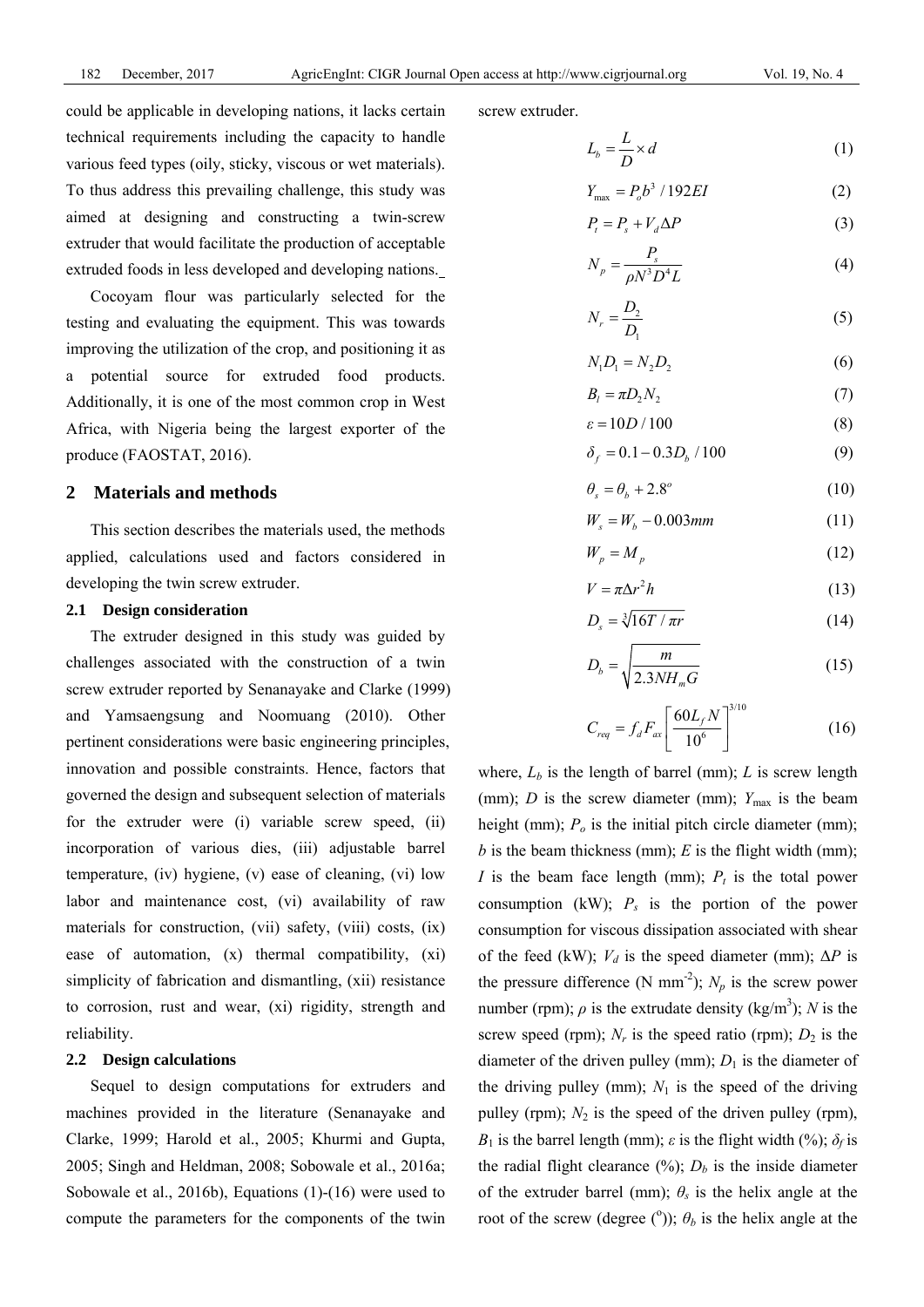root of the bolt (degree  $(°)$ );  $W_s$  is the channel width at the root of the screw (mm);  $W_b$  is the channel width at the root of the bolt (mm);  $W_p$  is the weight of the pulley (N);  $M_p$  is the mass of the pulley (kg); *g* is acceleration due to gravity (9.81 m s<sup>-2</sup>); *V* is the volume of the hopper (m<sup>3</sup>);  $\pi$ is 3.142; Δ*r* is the change in shaft radius (mm); *h* is the height of the shaft (mm);  $D_s$  is the diameter of the shaft (mm); *T* is the permissible shear stress of the shaft (Nm); *m* is the mass flow rate (kg/hr);  $H_m$  the channel depth of metering (mm); *G* is the specific gravity (no unit); *Creq* is the dynamic bearing capacity of thrust bearing  $(kN)$ ;  $f_d$  is the factor for sense of rotation (no unit);  $F_{ax}$  is the thrust pressure from the extruder (kN), and  $L_f$  is the bearing life duration (hr).

Some values obtained from the design calculations and other major parameters are presented in Table 1.

| Table 1 Some design parameter values and geometric details |
|------------------------------------------------------------|
| of the extruder                                            |

| Parameters                                                    | Value                                         |
|---------------------------------------------------------------|-----------------------------------------------|
| Extruder barrel inside diameter                               | $65.2$ mm                                     |
| Extruder barrel outside diameter                              | $90 \text{ mm}$                               |
| Extruder nominal screw diameter                               | $65 \text{ mm}$                               |
| Extruder nominal screw length                                 | 1898 mm                                       |
| Screw shank length                                            | $250$ mm                                      |
| Screw length of feed/solid conveying section                  | 340 mm                                        |
| Screw length of transition/kneading section                   | 790 mm                                        |
| Screw length of the mixing/metering section                   | 518 mm                                        |
| Screw channel depth at the feed/solid conveying section       | $27 \text{ mm}$                               |
| Screw channel depth at the mixing/metering section            | 2.72 mm                                       |
| Screw root helix angle at tapered transition/kneading section | $25^\circ$                                    |
| Screw root helix angle at shallow mixing/metering section     | $30^\circ$                                    |
| Flight width                                                  | 5.6 mm                                        |
| Radial flight clearance between the screw and the barrel      | $0.2$ mm                                      |
| Cylindrical hopper diameter                                   | 294 mm                                        |
| Cylindrical hopper height                                     | $300 \text{ mm}$                              |
| Drive motor size                                              | 5 hp                                          |
| Operating pressure                                            | 700 <sub>bar</sub>                            |
| Diameter of driven pulley                                     | $0.0735$ m                                    |
| Weight of pulley                                              | 14.715 N                                      |
| Volume of hopper                                              | 4 125 $\times$ 10 <sup>3</sup> m <sup>3</sup> |
| Torque                                                        | 4.95 N m                                      |
| Diameter of shaft                                             | $24 \text{ mm}$                               |
| Diameter of barrel                                            | $71 \text{ mm}$                               |
| Thrust bearing                                                | 15.14 kN                                      |

## **2.3 Design of extruder components**

The extruder comprises of a barrel within which tapered rotatable screws are mounted, for transporting and shearing the feed inside the extruder. The screw conveys the feed by viscous drag against the barrel which is divided into three functional longitudinal sections, i.e. a feeding/conveying section, a transition/kneading section and a metering/mixing/texturizing section. Sequel to obtaining the values which guided the design, the design of a 50 kg  $h^{-1}$  output extruder was also considered. In line with this, the following assumptions were made: (i) a steady state laminar flow conditions and uniform mass flow rate, (ii) inertial and gravitational forces are neglected when compared to friction forces and pressure, (iii) constant pressure gradient in the channel cross-section, i.e. no consideration of the effects of normal stress is necessary, (iv) hydro-dynamically fully developed flow in every cross-section of the channel with one direction of shear perpendicular to the axis of the channel, (v) constant density (incompressibility), heat transfer and thermal diffusivity of the extrudate, (vi) isothermal flow, i.e. all particles of the extrudate have the same temperature, (vii) screw axial length *L* to diameter *D* (*L*/*D* ratio) of 25/1 (estimated using a Vernier caliper), (viii) length of feed/solid conveying section is 20.63% of screw length (estimated using a meter rule and expressed as  $\%$ ), (ix) length of metering section is 31.43% of screw length (estimated using a meter rule and expressed as %), (x) compression ratio is assumed to be 8:1 and (xi) channel depth of metering section  $H_m = 2.72$  mm. Parameters (x) and (xi) were obtained from the literature (Harper, 1979; Harper, 1981; Harper, 1992). Subsequently, the different components shown in Figure 1 were fixed and joined together to form the extruder (Figure 2 and 3).



1. Chain drive 2. electric motor 3. Safety guard 4.Flange 5. Barrel 6. Heater 7. Hopper 8. Screw 9. Die holder 10. Tray 11. Control unit 12. Control unit stand 13. Base support 14. Chases

Figure 1 Exploded view of the extruder showing parts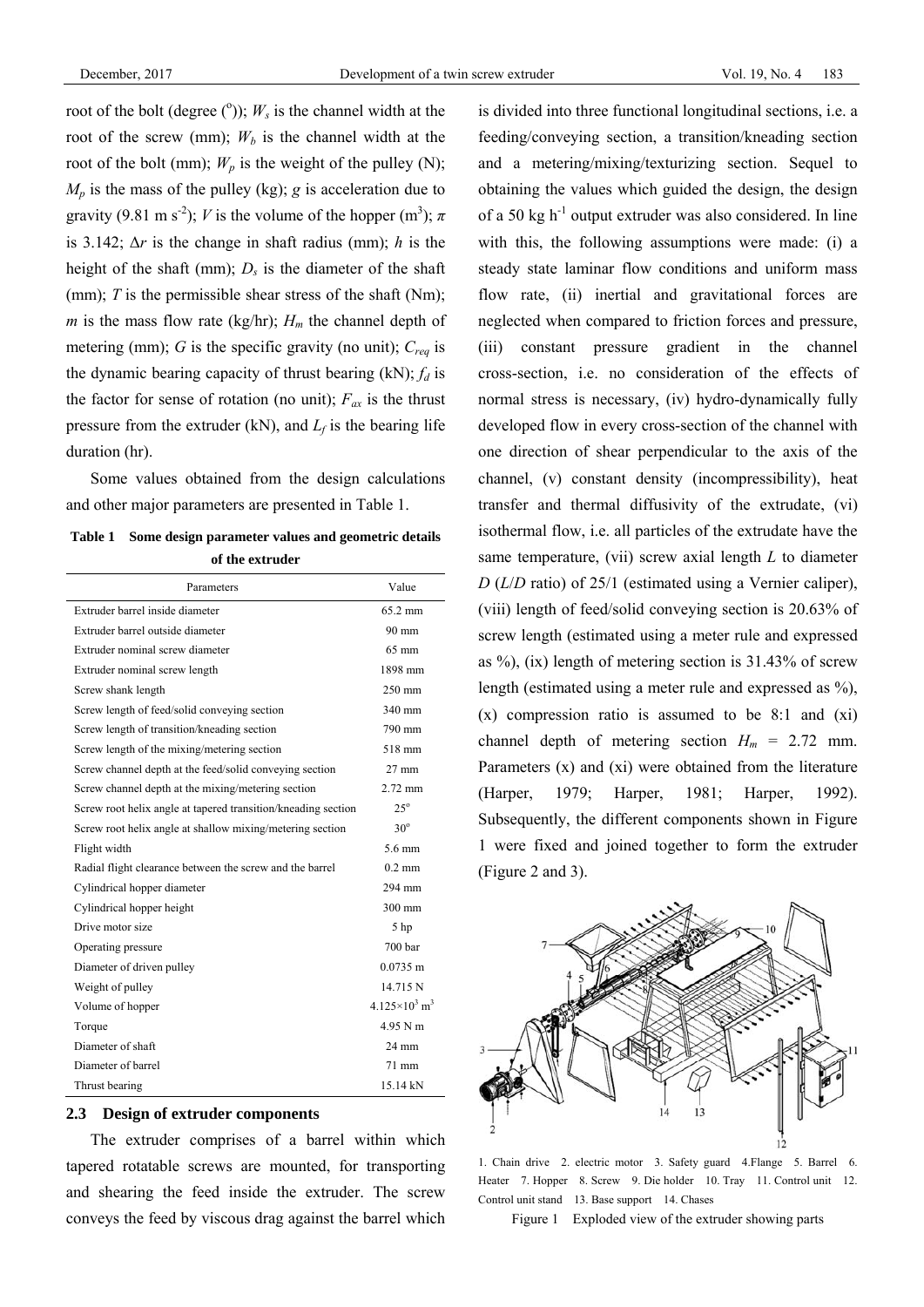

Figure 2 A 3D diagram of the constructed extruder





## **2.4 Performance evaluation**

The cocoyam (*Xanthosoma sagittifolium*) tubers were purchased from a local market in Sagamu, Ogun State, Nigeria. Flours were subsequently produced as depicted in Figure 4. Performance evaluations were done with cocoyam flour at feed moisture contents (*FMC*s) of (42.5% and 52.5%), screw speed (*SS*) of 600 and 800 rpm and a barrel temperature of 55°C. Performance indicators evaluated included residence time (*RT*) (Iwe et al., 2001), expansion ratio (*ER*) (Fan et al., 1996), throughput and functional efficiency (Equations (17) and (18)) (Senanayake and Clarke, 1999; Sobowale et al., 2016b).

$$
\epsilon = \frac{M_o}{M_f} \times 100\tag{17}
$$

$$
T_p = \frac{M_o}{RT} \tag{18}
$$

where,  $\epsilon$  is the efficiency of the machine (%);  $M_f$  is the mass of the feed sample (g);  $M<sub>o</sub>$  is the mass of extruded sample obtained (g);  $T_p$  is the throughput (g s<sup>-1</sup>) and *RT* is the residence time (s).

All performance tests were done in triplicates and difference among the means were separated using Duncan multiple range test (DMRT) at 5% confidence level on SPSS 22 (IBM Statistics, USA).



Figure 4 Flow chart for the production of cocoyam flour

# **3 Results and discussion**

This section describes the performance of the developed extruding machine relative to the parameters varied.

## **3.1 Machine performance**

The constructed extruder performed satisfactorily, with products expanding fairly well. No major difficulty was encountered during the operation except for the discoloration of the cocoyam extrudate at elevated temperatures, resulting in an unacceptable product. This eventually influenced the barrel temperature and *FMC* selected and suggests that cold extrusion is more suitable for the cocoyam extrudate. Tests on the equipment also revealed its capability as a multipurpose extruding machine producing different extruded product of different shapes and sizes, by incorporating a replaceable die unit of different shapes into the machine. Cleaning and maintenance was simple, quick with no mechanical breakdown experienced throughout.

## **3.2 Residence time**

As observed in Table 2, increasing *SS* generally led to decreasing *RT* of the cocoyam extrudate. This was in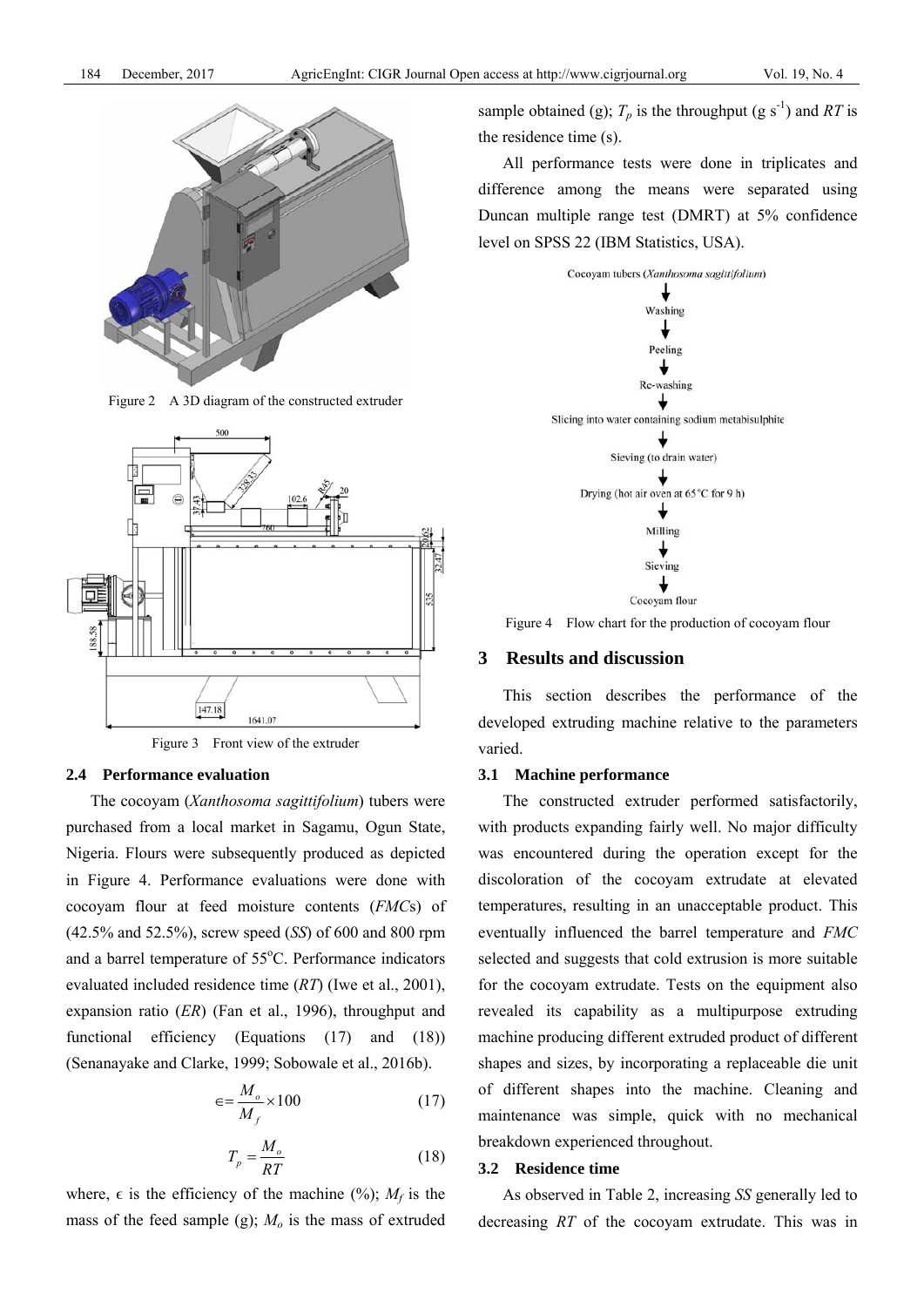agreement with the study of Yağcı and Göğüş (2008). The *FMC* was observed to cause both a significant (*p*≤0.05) increase and decrease in the *RT* of the extrudates (Table 2). These observations thus suggest that *RT* is rather a function of different combination of factors including but not limited to *FMC*, *SS*, screw geometry, barrel temperature, composition and rheology of the feed (substrate). The relatively short *RT* values obtained in this study is also well desired, considering the need to retain and maintain heat labile nutrients, which could easily be destroyed at prolonged residence times.

| Table 2 Result of extrusion parameters investigated |  |
|-----------------------------------------------------|--|
|-----------------------------------------------------|--|

| <i>FMC</i> , % | SS, rpm | $RT_{\rm s}$          | ER                    | $T_p$ , g s <sup>-1</sup> |
|----------------|---------|-----------------------|-----------------------|---------------------------|
| 42.5           | 600     | $64^{\circ} \pm 0.09$ | $0.20^a \pm 0.12$     | 7.04                      |
| 52.5           |         | $62^b \pm 0.10$       | $0.20^{\circ}$ ± 0.16 | 7.03                      |
| 42.5           | 700     | $59^a \pm 0.06$       | $0.22^{\circ}$ ± 0.16 | 7.90                      |
| 52.5           |         | $61^{b} \pm 0.06$     | $0.21^b \pm 0.09$     | 7.35                      |

Note: \**FMC* – feed moisture content; \**SS* – screw speed; *RT* – residence time;  $ER$  – expansion ratio;  $T_p$  – throughput. Means with no common letters within a column significantly differ (*p*≤0.05).

#### **3.3 Expansion ratio**

*ER*s are used to describe the degree of puffing of extrudates and are conventionally affected by *FMC* and *SS* as they influence modifications that affect expansion. As observed on Table 2, there was no significant (*p*≤0.05) difference in the *ER* of the extrudates at lesser *SS*, as compared to the difference at higher *SS*. Nonetheless, the *ER* values are relatively lower than those reported for other extrudates produced at higher temperatures: sorghum (Asare et al., 2010), rice-legume (Asare et al., 2012), water yam (Oke et al., 2013) and wheat-plantain (Sobowale et al., 2016c). Samples with lower expansion rate and longer *RT*s could also suggest that the resulting extrudate was well gelatinized. On the other hand, high *FMC*s may have also contributed to reduced elasticity of the dough causing a decrease in *ER*.

# **3.4 Throughput and functional efficiency**

The throughput and functional efficiency as affected by *FMC* and *SS* of the extrudate is presented in Table 2 and Figure 5 respectively. As expected and observed with other investigated parameters, both the *FMC* and *SS* were observed to influence both parameters. The throughput was observed to reduce and increase with increasing *FMC* and *SS* respectively (Table 2). While the increase in *FMC* might have caused an increase in backflow and reduced viscosity, increasing *SS* led to increased rate of material conveyance in the extruder (Senanayake and Clarke, 1999; Yamsaengsung and Noomuang, 2010). Moisture and material losses occurring during the extrusion process might have also contributed to this observation. The functional efficiency (Figure 5) also followed the same trend with cocoyam extrudates obtained with *FMC* of 42.5% and *SS* of 700 rpm having the highest functional efficiency of 93%. Likewise, reduced *FMC* and increasing *SS* influenced the shear rate, affected the quantity of extrudate and subsequently the functional efficiency.



functional efficiency

## **4 Conclusion**

A twin screw extruder was designed, constructed and evaluated. The extruder was constructed using locally available materials and can be easily operated. The extruder was used to produce an attractive and acceptable extrudate (from cocoyam flour) (Figure 6). The performance parameters of the extruder were largely influenced by the feed moisture content, screw speed and temperature. The equipment would be of significant importance to small, medium and large scale food processors for commercial and mass production of extruded products. Commercialization and consumption of subsequent extruded products would largely contribute to economic empowerment and alleviation of food insecurity plaguing developing nations.